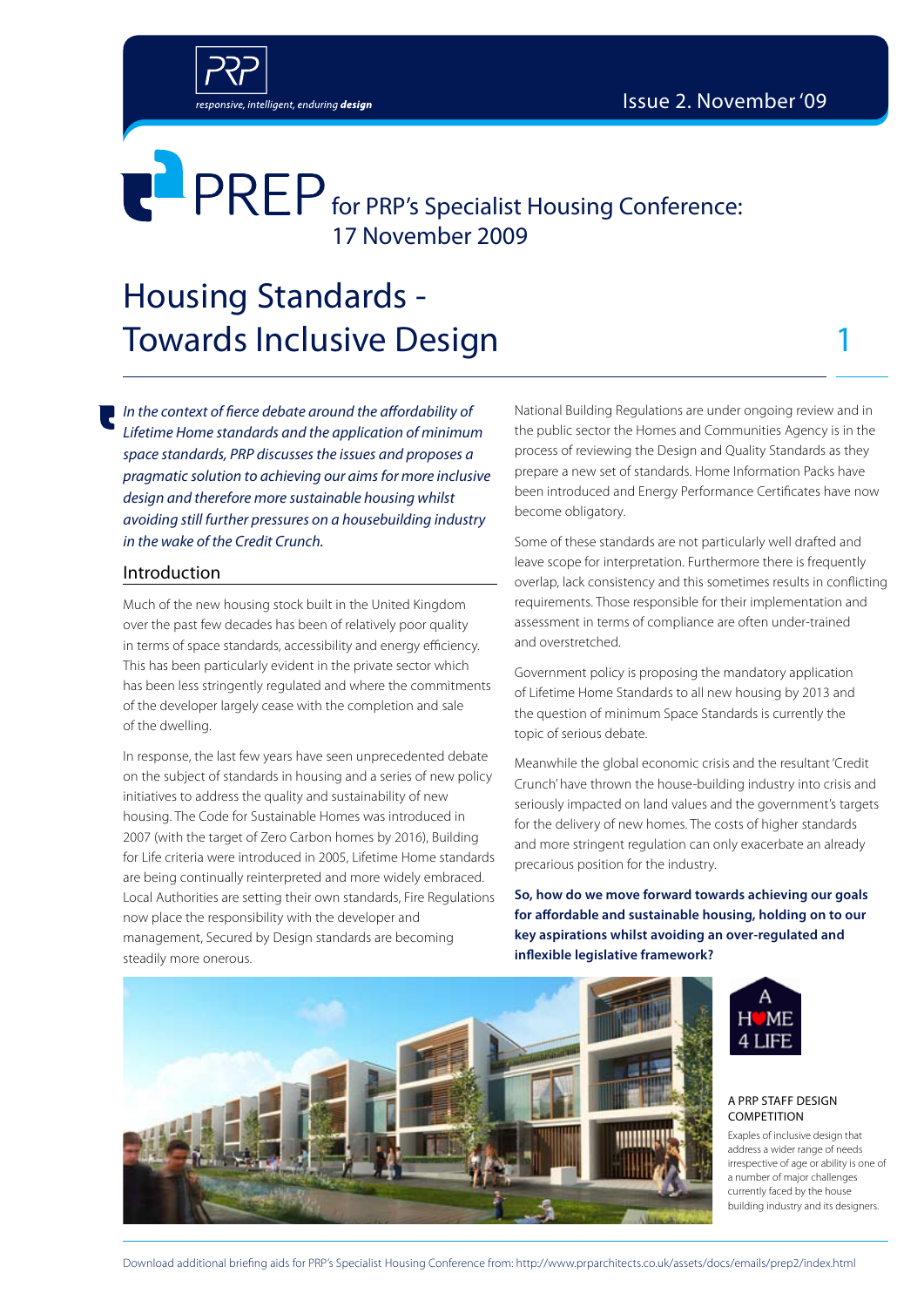

### Housing Standards - Towards Inclusive Design

responsive, intelligent, enduring design

#### Lifetime Homes Diagram

Produced by PRP. diagram Indicative only. © Crown copyright 2008.



#### Lifetime Home Standards

The Lifetime Home standards were drafted nearly twenty years ago by the Joseph Rowntree Foundation to promote the concept of 'inclusive' design in new housing. They identified 16 standards which focussed on improving accessibility and adaptability within the home for those with restricted mobility and to suit our changing needs as we get older.

In the intervening period the LTH standards have become increasingly widely embraced by local authorities, housing associations and other government agencies and are now included as one of the assessment criteria in both the Code for Sustainable Homes and 'Building for Life'. Eight of the sixteen standards have now been included in the National Building Regulations albeit in a slightly modified form.

In their Lifetime Homes and Lifetime Neighbourhoods policy initiative published in 2008, CLG proposes the mandatory application of the standards for all new affordable housing by 2011 and for all new housing by 2013.

The case for us to move towards more inclusive design standards is clear, however, there are now serious questions being posed regarding the affordability of mandatory application of the standards for all new housing.

There are now, however, quite a number of built examples of homes which, whilst complying with the LTH standards, fail to deliver acceptable housing layouts or space standards. This is generally due to the larger circulation and ablution facilities eroding the size and proportion of habitable rooms.

Furthermore, there are inherent contradictions both between some of the standards themselves and between the standards and other criteria. For instance, there is no mandatory requirement for lift access to flats whilst the dwellings themselves need to comply with wheelchair accessibility. The Code for Sustainable Homes promotes compliance with the LTH standards. However, minimising external wall area (which the narrow frontage terrace house does most effectively) optimises the thermal performance of the home.

We are aware that the standards, which were loosely drafted, are currently under review. But will this go far enough? Empirical data needs to be gathered to substantiate the benefit of some of the standards in terms of affordability and practicality.

Is it sensible for all family homes to be designed for an overhead hoist to be fitted between the bedroom and the bathroom? This equipment is generally required where 24 hour care is provided to very frail people in an institutional environment. In the very rare instance of this being required in a family home it could be retro fitted in the event of a mobile hoist not being appropriate.

The same argument could be applied to the through floor lift. Indications are that through floor wheelchair lifts have only been fitted in an extremely small proportion of Lifetime Homes and it is generally the case that the manufacturer will need to adapt the floor opening to suit their equipment.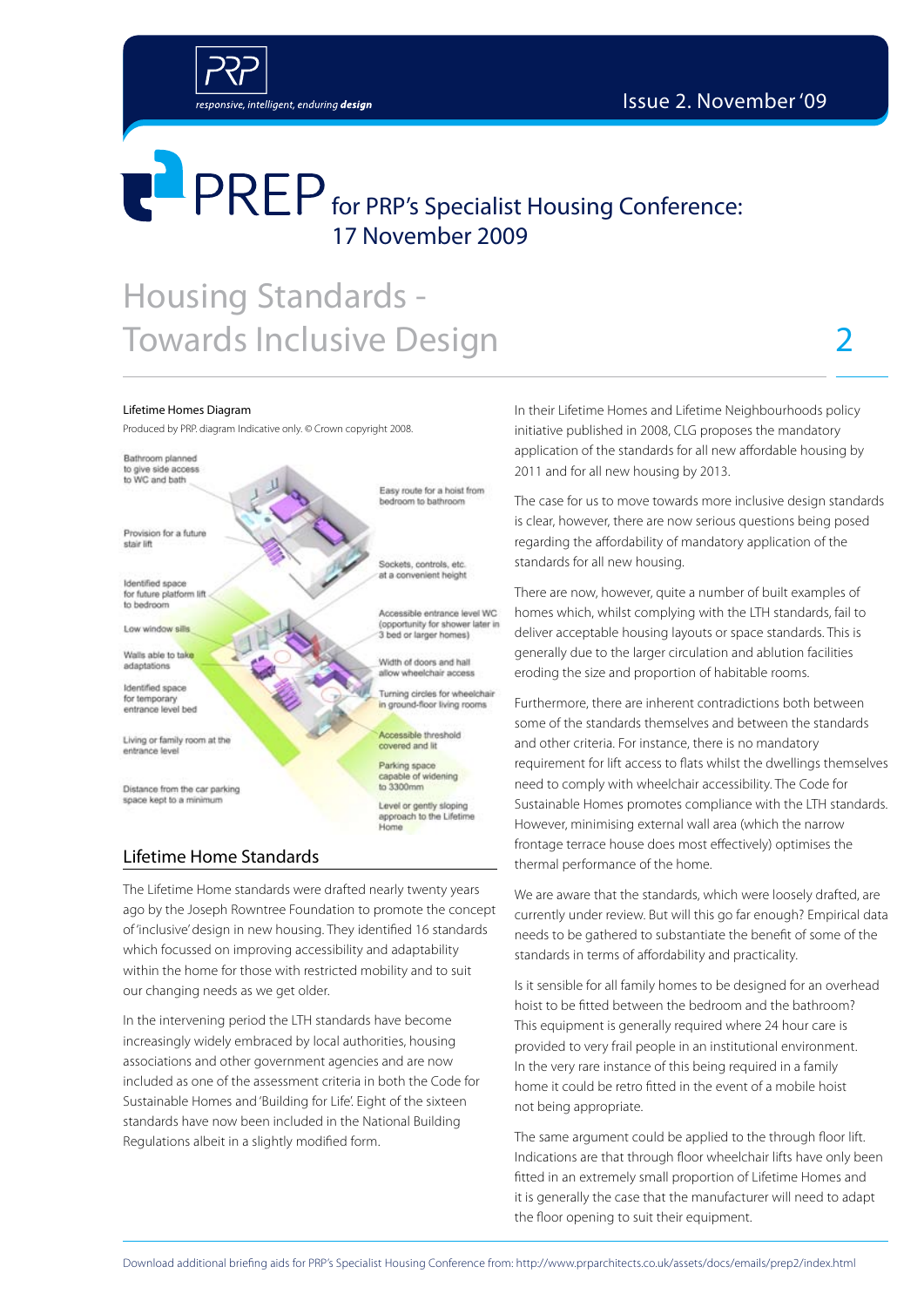3



# **FLANKER** for PRP's Specialist Housing Conference: 17 November 2009

## Housing Standards - Towards Inclusive Design

### Minimum Space Standards

A key contributory factor in our failure to deliver more inclusive design in our new housing, often despite the application of LTH standards, stems from the fact that much of it suffers from inadequate space standards.

This, in turn, is driven by the fact that homes are generally marketed in the UK on the basis of the number of bedrooms or habitable rooms rather than the gross internal floor area as is the case across most of Europe. Much of our new housing therefore offers cellular layouts with sub-standard circulation area and room dimensions as the housing developer seeks to maximise his returns in the face of prohibitive land values.

There is little doubt that if better space standards were adopted, many of the accessibility issues within the home could be avoided. So, on the face of it, minimum space standards would solve many of our housing quality issues.

However, this is perhaps a simplistic view. The housing developer will point out that accessibility extends to affordability and it is pointless building housing to space standards that are beyond the reach of first time home buyers and large sections of our population in terms of affordability, particularly in property hotspots such as London.

Innovative products such as the micro-flat for affordable city living would be immediately eliminated from our range housing typologies as non-compliant and more innovative design around maximising the use of space through open-plan layouts could be casualties of rigid application of minimal space standards.

Larger homes with compromised room sizes might be more than adequate if under-occupied, for instance, by a couple who might be using some of these spaces as their studies.



#### A MIMINUM HOUSING STANDARD

Affordable City Living a 35sqm micro flat concept designed for NHHT exploring a compact and stylish apartment for urban locations city centre locations for people seeking to break into the housing market.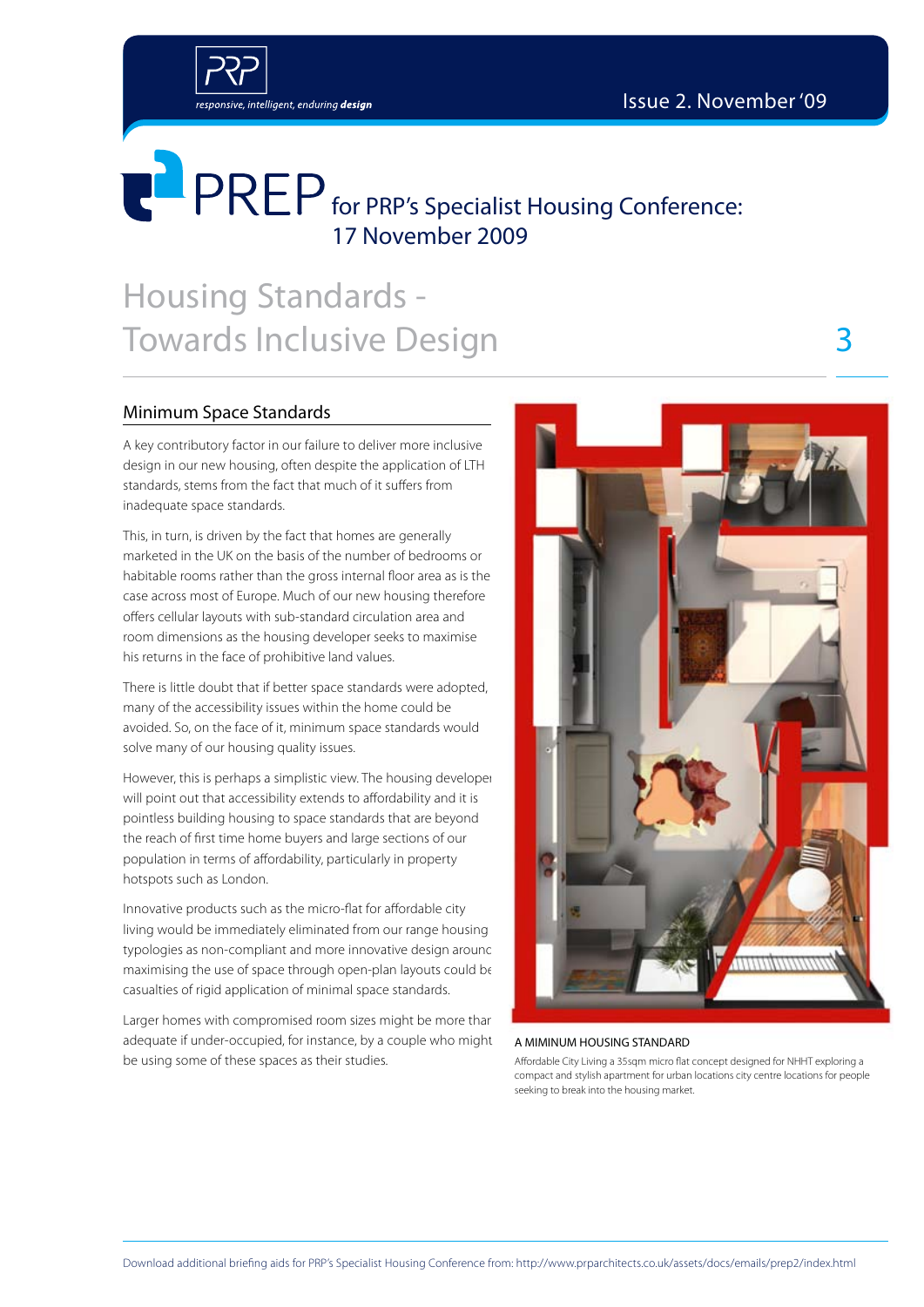

# **FOREP** for PRP's Specialist Housing Conference: 17 November 2009

## Housing Standards - Towards Inclusive Design

### A pragmatic pay forward towards Inclusive Housing

We believe that a better approach to the introduction of mandatory minimum space standards would be to apply a similar approach to that which has already been adopted for the Energy Performance of homes.

We need a simple and easily comprehensible set of standards that deal with the issues of *accessibility and space* as these two issues are inextricably related. Furthermore, we need to move towards benchmarking and evaluating housing in terms of area rather than the number of rooms.

The Swedes offer a good example for a pragmatic approach for the implementation of inclusive standards in new housing. They have a simple set of standards, clearly illustrated and applied nationally to all new housing. This grades properties in terms of accessibility and space standards and provides clear illustrations of how higher, medium or lower standards can be achieved.

We could adopt a similar approach to benchmarking space standards by providing an area assessment of the home to a prospective purchaser as part of the Home Information Pack.

In our recent joint response, with a group of other architects [LBA, PTEa, & HTA], to the consultation round on the draft London Housing Design Guide, we referred to this approach as '*space labelling*'.

But here we are proposing that we go a step further by proposing a combined Space and Accessibility Standard rating perhaps using our current standards suitably amended.



A Response from 4 Architectural Practices to The London Housing Design Guide

4

For example, a Space and Accessibility Standards (SAS) benchmarking might assess a property against the following:

- Level A Wheelchair Housing Standard
- Level B Lifetime Home Standard (mobility standard)
- Level C Design and Quality Standards\* & National Building Regulations. \* *Currently under review by the HCA who are merging the Design and Quality Standards with the English Partnership Standards*.

The Lifetime Home standard would need to be reviewed to revert to 'mobility standards' and omit some of the more onerous requirements related to wheelchair accessibility. Others, where appropriate, could be incorporated into the National Building Regulations.

The LTH standards might be strengthened in other respects such as around space standards and well proportioned rooms to avoid accessibility issues compromising spatial standards.

This approach would enable us to remove some of the inherent contradictions within the current standards where they go part of the way towards wheelchair standards.